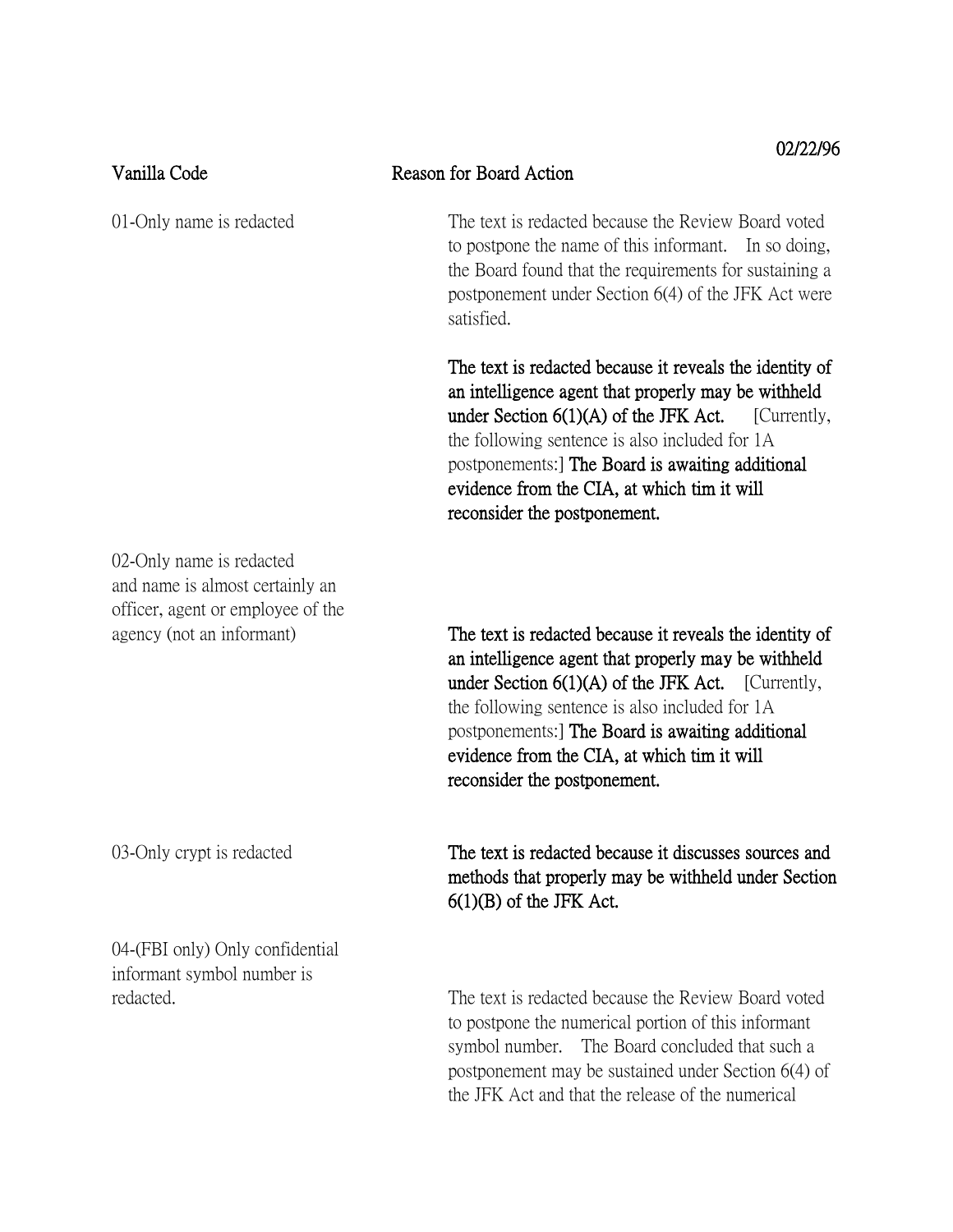portion of this number at this time would provide little, if any, useful information related to the assassination of President Kennedy.

[Bob, we have decided to always treat names and identifying information as separate redactions, so we

will not be using this one]

[This

The text is redacted because it reveals the identity of an intelligence agent that properly may be withheld under Section 6(1)(A) of the JFK Act. [Currently, the following sentence is also included for 1A postponements:] The Board is awaiting additional evidence from the CIA, at which tim it will reconsider the postponement.

Or

The text is redacted because it discusses sources and methods that properly may be withheld under Section  $6(1)(B)$  of the JFK Act.

[Bob, we have decided to always treat names and identifying information as separate redactions, so we will not be using this one]

[This could be a 1A or a 1B redaction.]

The text is redacted because it reveals the identity of an intelligence agent that properly may be withheld under Section 6(1)(A) of the JFK Act. [Currently, the following sentence is also included for 1A

05-Only name and general identifying information is redacted.

could be a 1A or a 1B redaction.]

06-Only name and specific identifying information is redacted.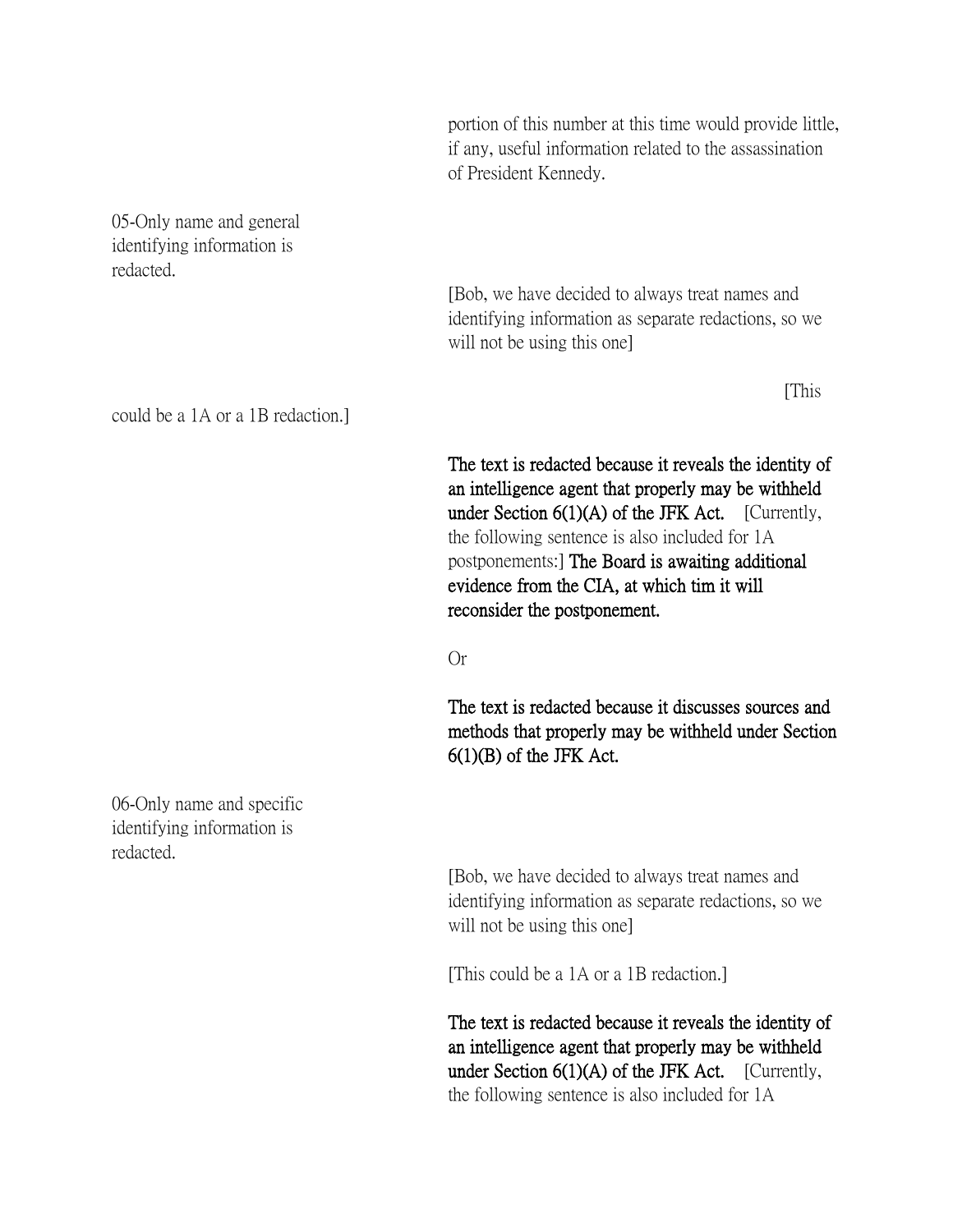|                                                                                            | postponements: The Board is awaiting additional<br>evidence from the CIA, at which tim it will<br>reconsider the postponement.<br><b>Or</b>              |
|--------------------------------------------------------------------------------------------|----------------------------------------------------------------------------------------------------------------------------------------------------------|
|                                                                                            | The text is redacted because it discusses sources and<br>methods that properly may be withheld under Section<br>$6(1)(B)$ of the JFK Act.                |
| 07-Only confidential informant<br>symbol number and specific<br>identifying information is |                                                                                                                                                          |
| redacted.                                                                                  | [Bob, we have decided to always treat names and<br>identifying information as separate redactions, so we<br>will not be using this one.<br>[Nor will we] |
| 08-File and office numbers<br>particularly for CIA.                                        | The text is redacted because it discusses sources and<br>methods that properly may be withheld under Section<br>$6(1)(B)$ of the JFK Act.                |
| 09-Cable and dispatch number                                                               | The text is redacted because it discusses sources and<br>methods that properly may be withheld under Section<br>$6(1)(B)$ of the JFK Act.                |
| 10-Prefix for cable or dispatch                                                            | The text is redacted because it discusses sources and<br>methods that properly may be withheld under Section<br>$6(1)(B)$ of the JFK Act.                |
| 11-Job title (particular for CIA)                                                          | The text is redacted because it discusses sources and<br>methods that properly may be withheld under Section<br>$6(1)(B)$ of the JFK Act.                |
| 12-Location                                                                                | The text is redacted because it discusses sources and<br>methods that properly may be withheld under Section<br>$6(1)(B)$ of the JFK Act.                |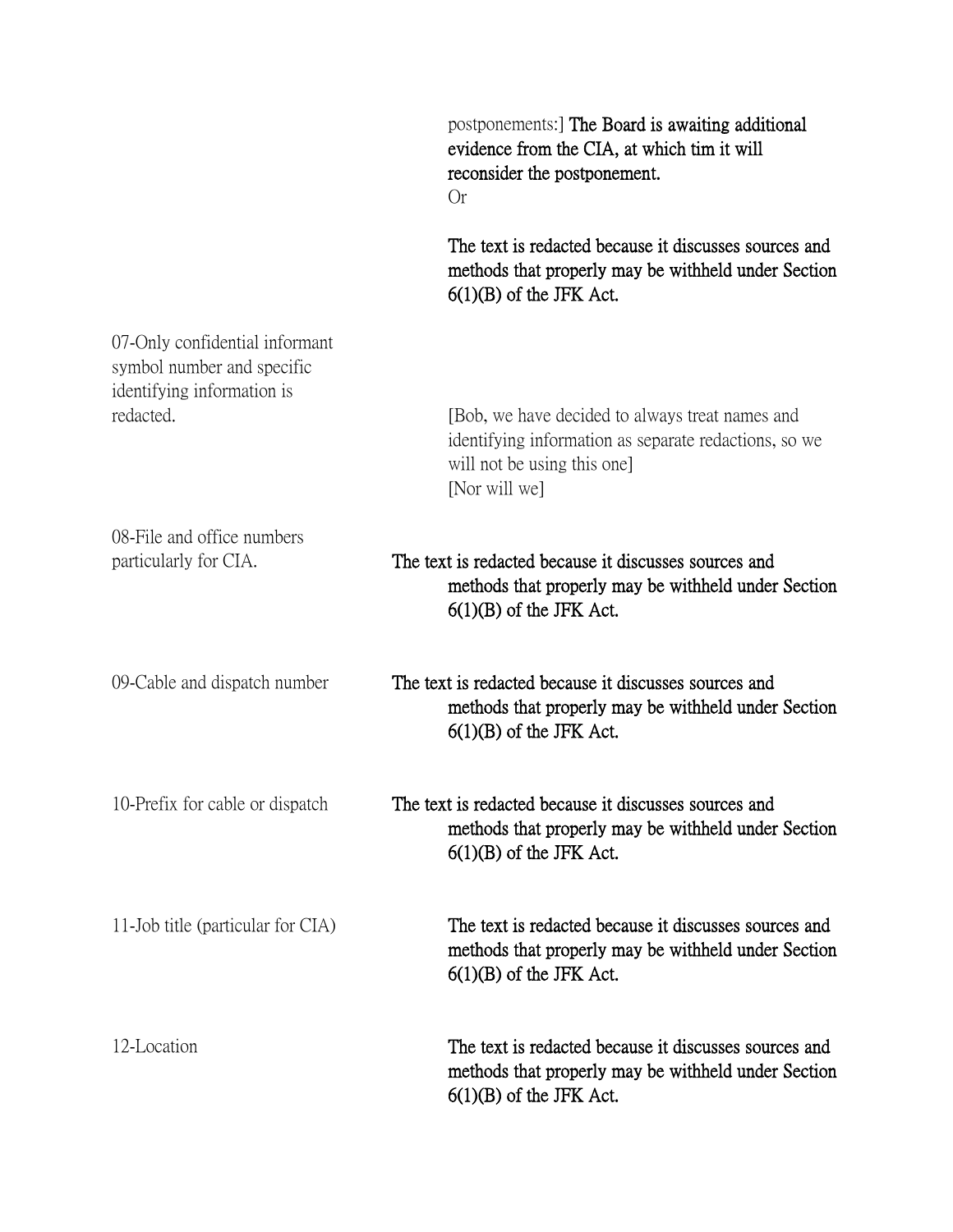| 13-Known to be a pseudonym                                      | The text is redacted because it discusses sources and<br>methods that properly may be withheld under Section<br>$6(1)(B)$ of the JFK Act.                                                                                                                                                                                                                                                   |
|-----------------------------------------------------------------|---------------------------------------------------------------------------------------------------------------------------------------------------------------------------------------------------------------------------------------------------------------------------------------------------------------------------------------------------------------------------------------------|
| 14-General description of a source<br>No name or crypt provided | The text is redacted because it discusses sources and<br>methods that properly may be withheld under Section<br>$6(1)(B)$ of the JFK Act.                                                                                                                                                                                                                                                   |
| 15-1b restriction where only name<br>is redacted                | [This could be 1A or 1B]<br>The text is redacted because it reveals the identity of<br>an intelligence agent that properly may be withheld<br>under Section $6(1)(A)$ of the JFK Act. [Currently,<br>the following sentence is also included for 1A<br>postponements: The Board is awaiting additional<br>evidence from the CIA, at which tim it will<br>reconsider the postponement.<br>Or |
|                                                                 | The text is redacted because it discusses sources and<br>methods that properly may be withheld under Section<br>$6(1)(B)$ of the JFK Act.                                                                                                                                                                                                                                                   |
| 16-Surveillance method that is not<br>officially released       | The text is redacted because it discusses sources and<br>methods that properly may be withheld under Section<br>$6(1)(B)$ of the JFK Act.                                                                                                                                                                                                                                                   |
| 17-CIA crypt for a U.S. government<br>entity. (e.g., KUBARK)    | The text is redacted because it discusses sources and<br>methods that properly may be withheld under Section<br>$6(1)(B)$ of the JFK Act.                                                                                                                                                                                                                                                   |
| 18-Slug line redaction (CIA only)                               | The text is redacted because it discusses sources and                                                                                                                                                                                                                                                                                                                                       |